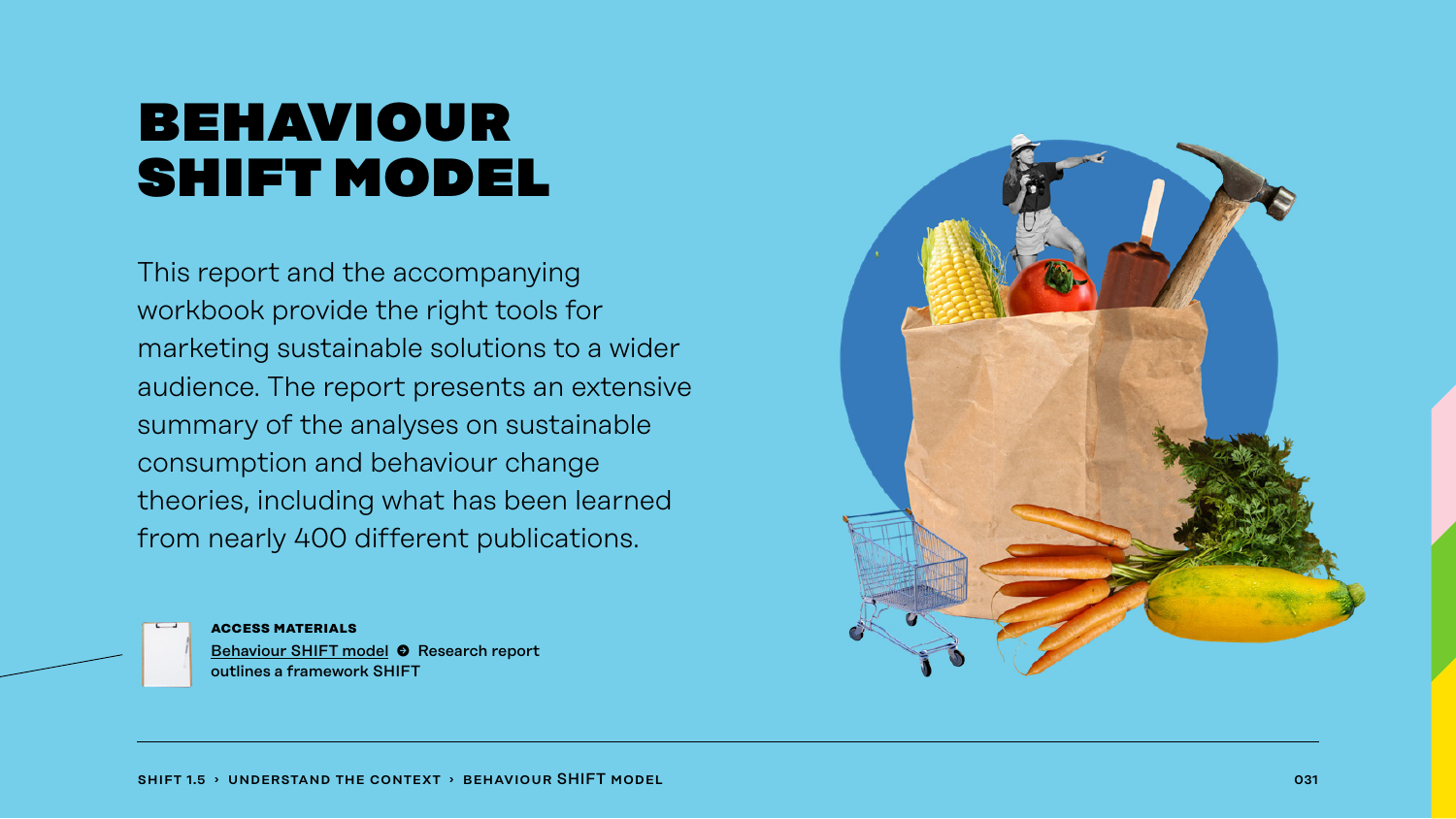# **OVERVIEW**

**What should I say** to someone to convince them to install solar panels in their home? How can I persuade someone to consider vegetarian food? Innovative solutions require appropriate ways of marketing them to consumers. It is imperative to find the right arguments, those that will resonate with the consumer and address concerns they may have. In this report and accompanying workbook, the SHIFT framework is outlined, which is drawn from a systematic review of the academic literature on encouraging ecologically sustainable consumer behaviours.

**This study reveals** a set of factors that reliably predict sustainable consumer behaviour. These key factors have been organised to form the acronym SHIFT. People are more likely to change negative (and maintain positive) sustainable consumer behaviours when these factors are effectively considered and leveraged: **S**ocial influence, **H**abit formation, the **I**ndividual self, **F**eelings and cognition, and **T**angibility.

**This unique report** combines over 400 behavioural science and marketing publications. It is a great tool for private-sector practitioners to find the right motives for sustainable solutions.  $\bullet$ 

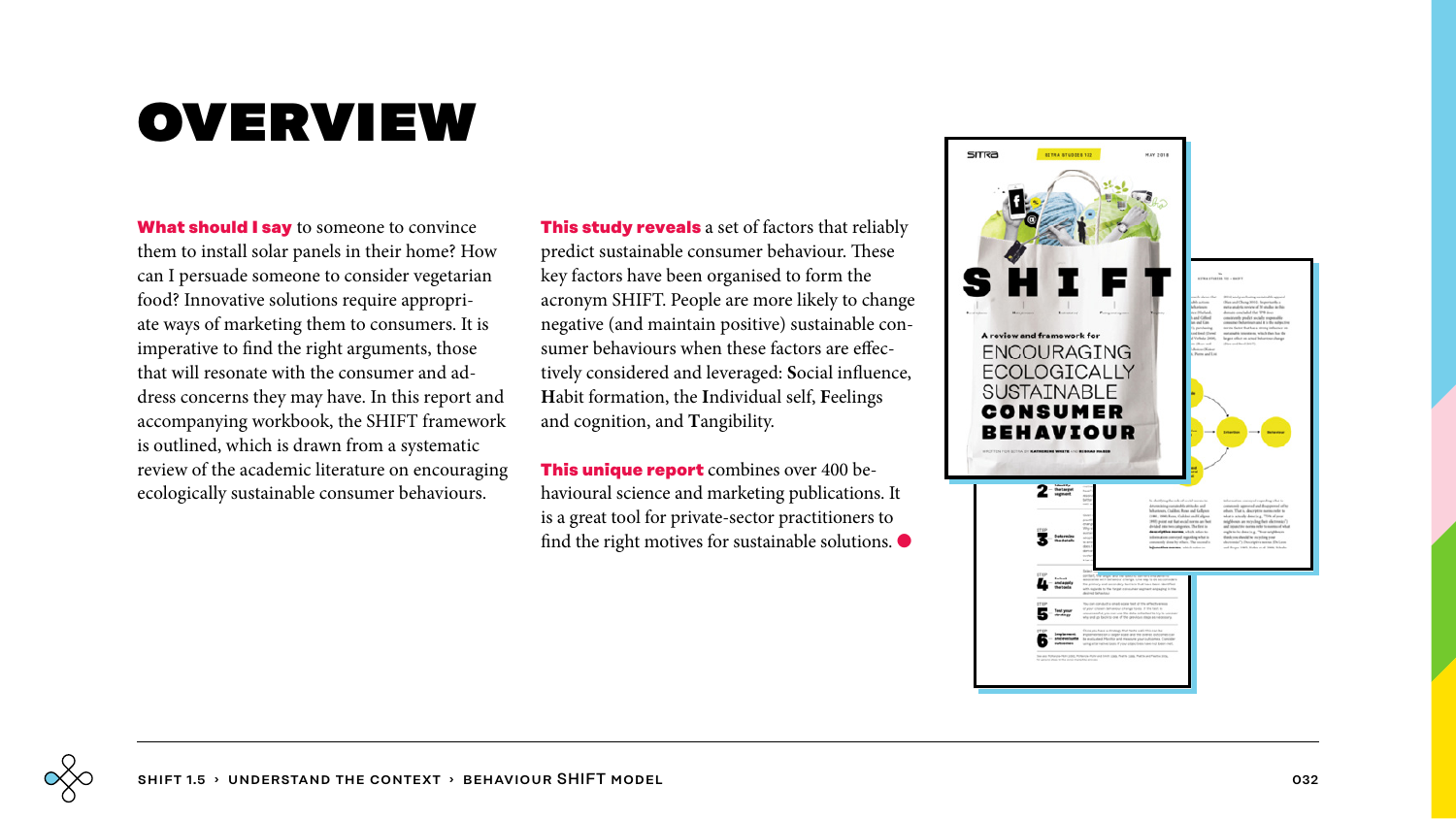# payoffs

**1 A comprehensive analysis** of behavioural studies that, accompanied by the workbook, helps to put knowledge into action.

2 **Applicable to many situations** and for  $\angle$  many products and services.

3 **The framework inspires** people to think outside the box as it widens the thinking of sustainable marketing and behaviour change. ●

### **Results**

- $\odot$  Dozens of companies and non-profit organisations have used the SHIFT model findings in their insight and strategy work.
- $\odot$  The SHIFT study has been used as a study material for part of the entrance examination to a university of applied sciences.
- $\odot$  The framework has already been used by Finnish and Canadian companies.



SITRA